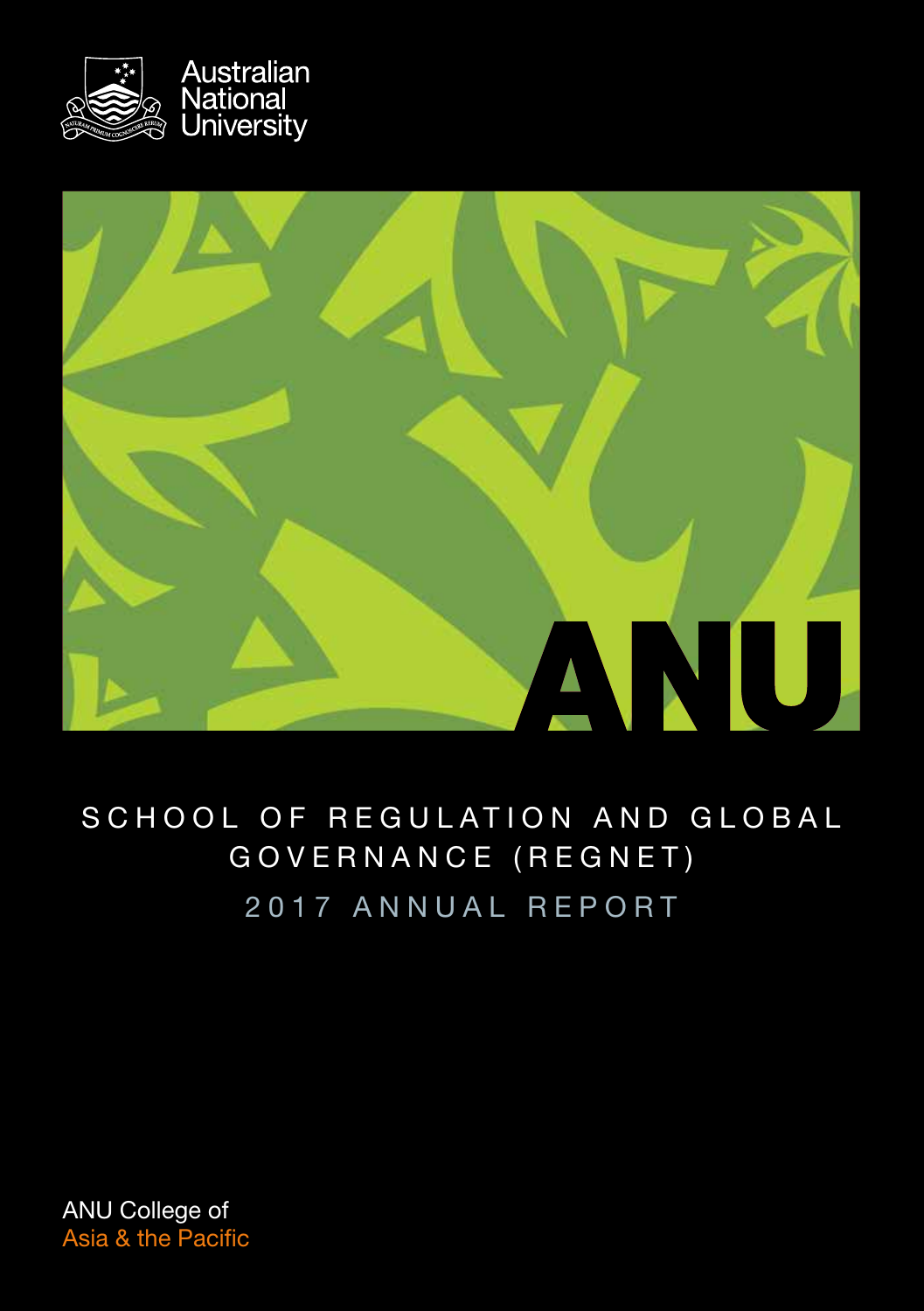

### CONTENTS

| Message from the Director |    |
|---------------------------|----|
| About RegNet              |    |
| Year in review            | 6  |
| Research                  | 8  |
| Education                 | 13 |
| Engagement                |    |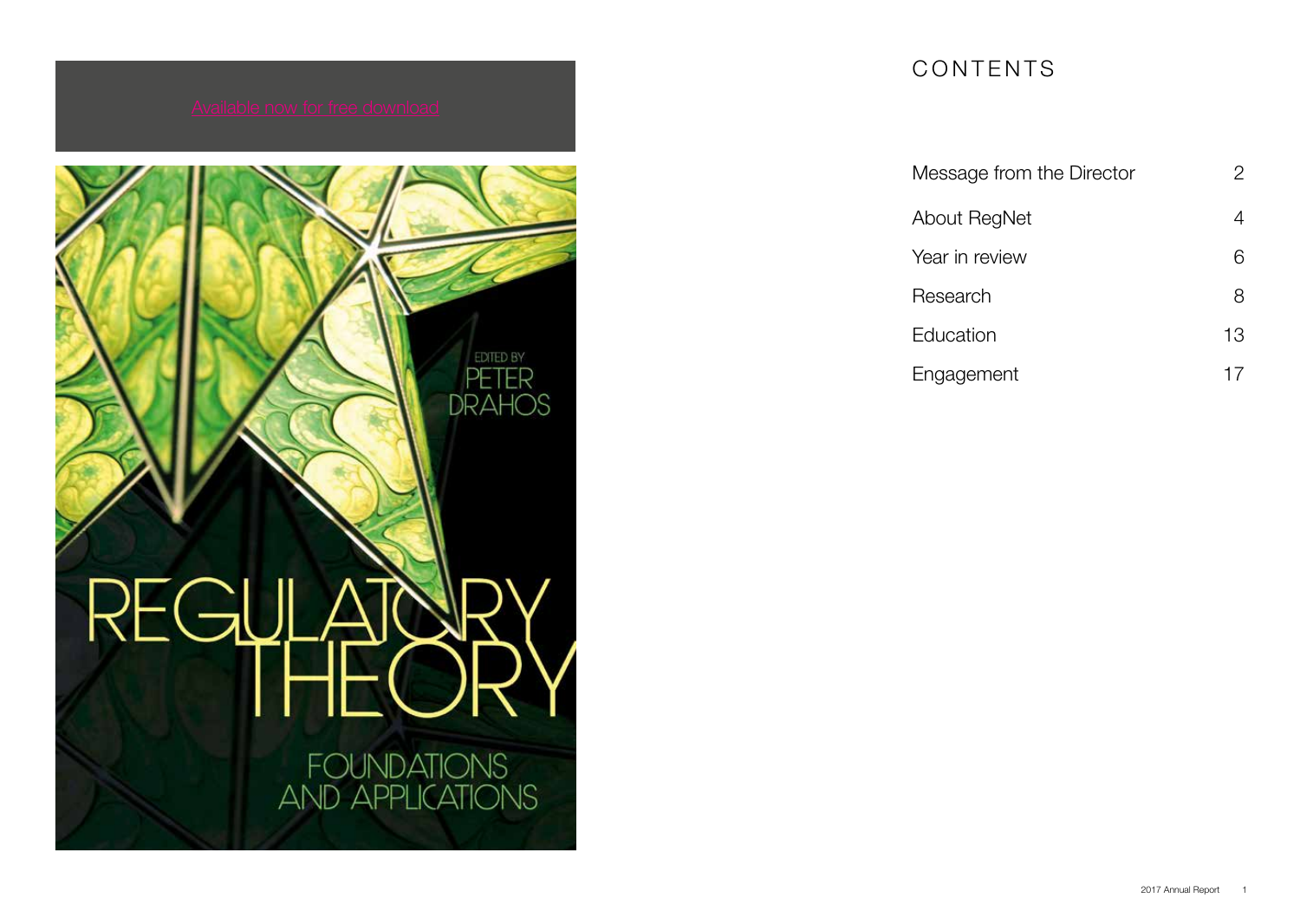### MESSAGE FROM THE DIRECTOR



Welcome to the School of Regulation and Global Governance (RegNet).

The shifting political and economic sands that prevail throughout the world provide an important window of opportunity to collectively change the status quo towards a society where communities are able to live with dignity, in good health and in balance with nature. Rebalancing the global system depends on a collective vision, the agency of concerned citizens, and the ability to reimagine the use of regulatory powers. In a hyper-connected world, there are many partners who can work together to create hope and change; this is what we care about at RegNet. We are a group of scholars and practitioners united by our concerns for social justice, environmental sustainability and human wellbeing through questions of regulation and governance. We come from many disciplines including anthropology, criminology, international relations, law, political science, psychology, public health, public policy, and sociology. Researching or studying at RegNet is an opportunity to think big, ask important social questions, broaden horizons and make connections.

2017 was another successful year for RegNet. We won four highly competitive Australian Research Council (ARC) grants and two grants from the Department of Foreign Affairs and Trade (DFAT), amongst other awards. Three of our PhD students were awarded Australian Government Endeavour scholarships to enrich their research by spending time at an acclaimed university overseas.

Fourteen of RegNet's existing projects are supported through funding from the Australian Research Council and the National Health and Medical Research Council. This year also saw the continuation of our exciting collaborative projects with DFAT on law and justice in the Philippines, and overcoming sorcery accusation related violence in Papua New Guinea. We also commenced a new project with DFAT on negotiating and reforming investment treaties in the Asia Pacific region. We always welcome new opportunities to collaborate with government, business and non-governmental organisations – please do get in touch.

This year we were proud to publish our landmark book *Regulatory theory: Foundations and applications* and were joined by around 100 scholars and practitioners to launch the publication, along with a symposium touching on many of the key ideas in the book and an ABC Radio National Big Ideas panel discussion.

The book was born out of a desire to make RegNet's work on regulation and governance accessible to students, as well as to regulatory practitioners and scholars across the world. Law and sociology scholars, criminologists, economists, political scientists and public health theorists, amongst others, will find it a comprehensive interdisciplinary resource on the themes of regulation, governance and globalisation.

Another exciting activity during the year was the showcasing of our interdisciplinary outlook with our popular weekly seminar series, and particularly with our flagship event Governance and the Power of Fear which brought together researchers and practitioners to explore the positive and negative manifestations of fear and reflect on the strengths and weaknesses of a range of regulatory and governance approaches.

In 2017 we significantly expanded our educational offering. RegNet has a long-running PhD program which has been hugely successful and generated many accomplished academics and practitioners. Building upon this success, we are delighted to be offering two postgraduate degrees starting in 2018: the Master of Criminology, Justice and Regulation and the Master of Public Policy in Regulation, both of which are taught in collaboration with experts from across ANU.

People come from all over the world to study and undertake research at RegNet. Our students will benefit from exposure to our many visiting scholars from renowned universities, and from visiting practitioners working in key government agencies, NGOs and civil society groups in Australia and the Asia Pacific region.

Our 2017 Annual Report also takes a quick tour through the enormous contributions our staff and students have made to the public debate around key policy and regulatory issues here in Australia, the Asia Pacific region and elsewhere.

Thank you for your ongoing interest in the work of RegNet.

Geo Gal

[Professor Sharon Friel](http://regnet.anu.edu.au/our-people/academic/sharon-friel) [Director, School of Regulation and Global Governance \(RegNet\)](http://regnet.anu.edu.au/our-people/academic/sharon-friel)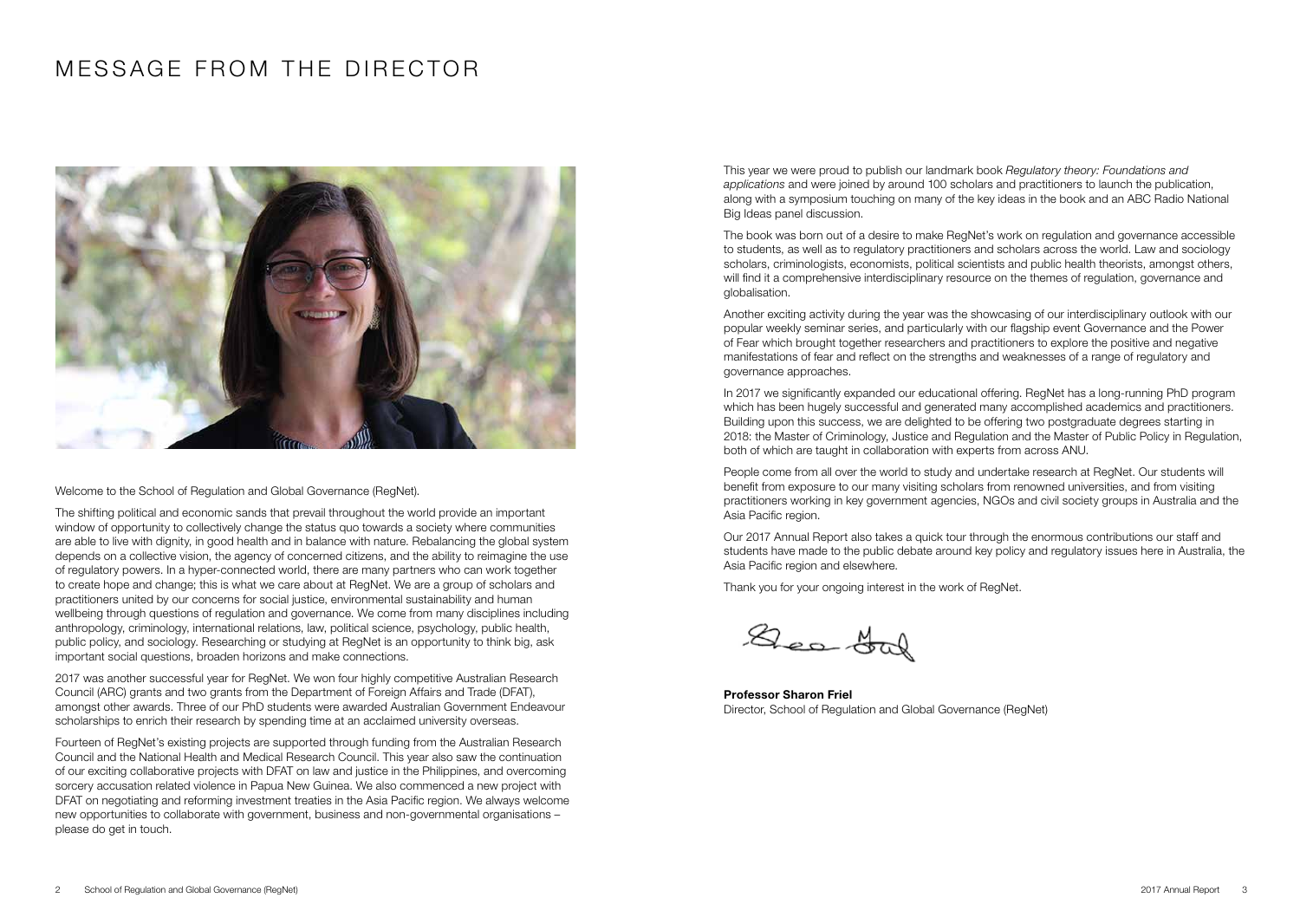### ABOUT REGNET

The School of Regulation and Global Governance (RegNet) undertakes interdisciplinary research and education in governance and regulation associated with major social, health and environmental issues. Our work is based on principles of social justice, sustainability and human wellbeing.

We test and develop theory, provide rigorous qualitative and quantitative empirical evidence on important issues, and proactively engage in the public and policy debates in Australia, the Asia Pacific region and internationally. We currently work in the following thematic areas:

### [Climate, energy and the environment](http://regnet.anu.edu.au/research/clusters/289/climate-energy-environment)



[This cluster has four broad regulatory and governance research themes: 1\) identifying obstacles](http://regnet.anu.edu.au/research/clusters/289/climate-energy-environment)  [and options for effective energy governance, including credible networked governance strategies](http://regnet.anu.edu.au/research/clusters/289/climate-energy-environment)  [through which key state and non-state actors might achieve a transition to a low carbon economy;](http://regnet.anu.edu.au/research/clusters/289/climate-energy-environment)  [2\) analysing state and private governance mechanisms for mitigating climate change including the role](http://regnet.anu.edu.au/research/clusters/289/climate-energy-environment)  [of transnational activist networks, norm entrepreneurs and market and investor-targeted strategies;](http://regnet.anu.edu.au/research/clusters/289/climate-energy-environment)  [3\) examining the opportunities and constraints of the green economy in transforming infrastructure and](http://regnet.anu.edu.au/research/clusters/289/climate-energy-environment)  [urban development and reducing their negative impact on the environment; and 4\) exploring creative](http://regnet.anu.edu.au/research/clusters/289/climate-energy-environment)  [regulatory solutions to transnational environmental problems such as threats to biodiversity.](http://regnet.anu.edu.au/research/clusters/289/climate-energy-environment)

### [Society, safety and health](http://regnet.anu.edu.au/research/clusters/5794/society-safety-and-health)



[This cluster has five research themes: 1\) policy processes and the social determinants of health](http://regnet.anu.edu.au/research/clusters/5794/society-safety-and-health)  [inequities; 2\) governance for health equity; 3\) food systems, nutrition and climate change; 4\) work,](http://regnet.anu.edu.au/research/clusters/5794/society-safety-and-health)  health and safety: 5) regulation and governance of health care systems.

#### [Law, justice and human rights](http://regnet.anu.edu.au/research/clusters/292/law-justice-human-rights)



[RegNet is one of world's leading centres for socio-legal research. This cluster aims to lead the](http://regnet.anu.edu.au/research/clusters/292/law-justice-human-rights)  [development of transformative ideas in the fields of criminology and restorative justice; human rights](http://regnet.anu.edu.au/research/clusters/292/law-justice-human-rights)  [and international law; legal pluralism; peacebuilding; the regulatory dimensions of international and](http://regnet.anu.edu.au/research/clusters/292/law-justice-human-rights)  [domestic law; and rule of law. Our work is interdisciplinary and our new theoretical insights are](http://regnet.anu.edu.au/research/clusters/292/law-justice-human-rights)  [empirically grounded, with a particular emphasis on Asia and the Pacific, the Middle East, and Australia.](http://regnet.anu.edu.au/research/clusters/292/law-justice-human-rights) [We share a concern for social equity and advancing sound policy proposals for socio-legal change.](http://regnet.anu.edu.au/research/clusters/292/law-justice-human-rights) 

### [Trade, investment and intellectual property](http://regnet.anu.edu.au/research/clusters/291/trade-investment-intellectual-property)



[The work in this cluster looks at the impacts of trade, investment and intellectual property regimes on](http://regnet.anu.edu.au/research/clusters/291/trade-investment-intellectual-property)  [the regulatory sovereignty and capacity of states, and the consequences that flow from those impacts.](http://regnet.anu.edu.au/research/clusters/291/trade-investment-intellectual-property)  [Research areas include the role of these regimes in regulatory globalisation; the influence of non-state](http://regnet.anu.edu.au/research/clusters/291/trade-investment-intellectual-property)  [actors upon these regimes; the institutional capacity of developing countries to meet globalised regula](http://regnet.anu.edu.au/research/clusters/291/trade-investment-intellectual-property)[tory standards; the consequences of these regimes for state regulation of health and health equity; the](http://regnet.anu.edu.au/research/clusters/291/trade-investment-intellectual-property)  [growth in international investment arbitration and its effects on state policy and regulation.](http://regnet.anu.edu.au/research/clusters/291/trade-investment-intellectual-property)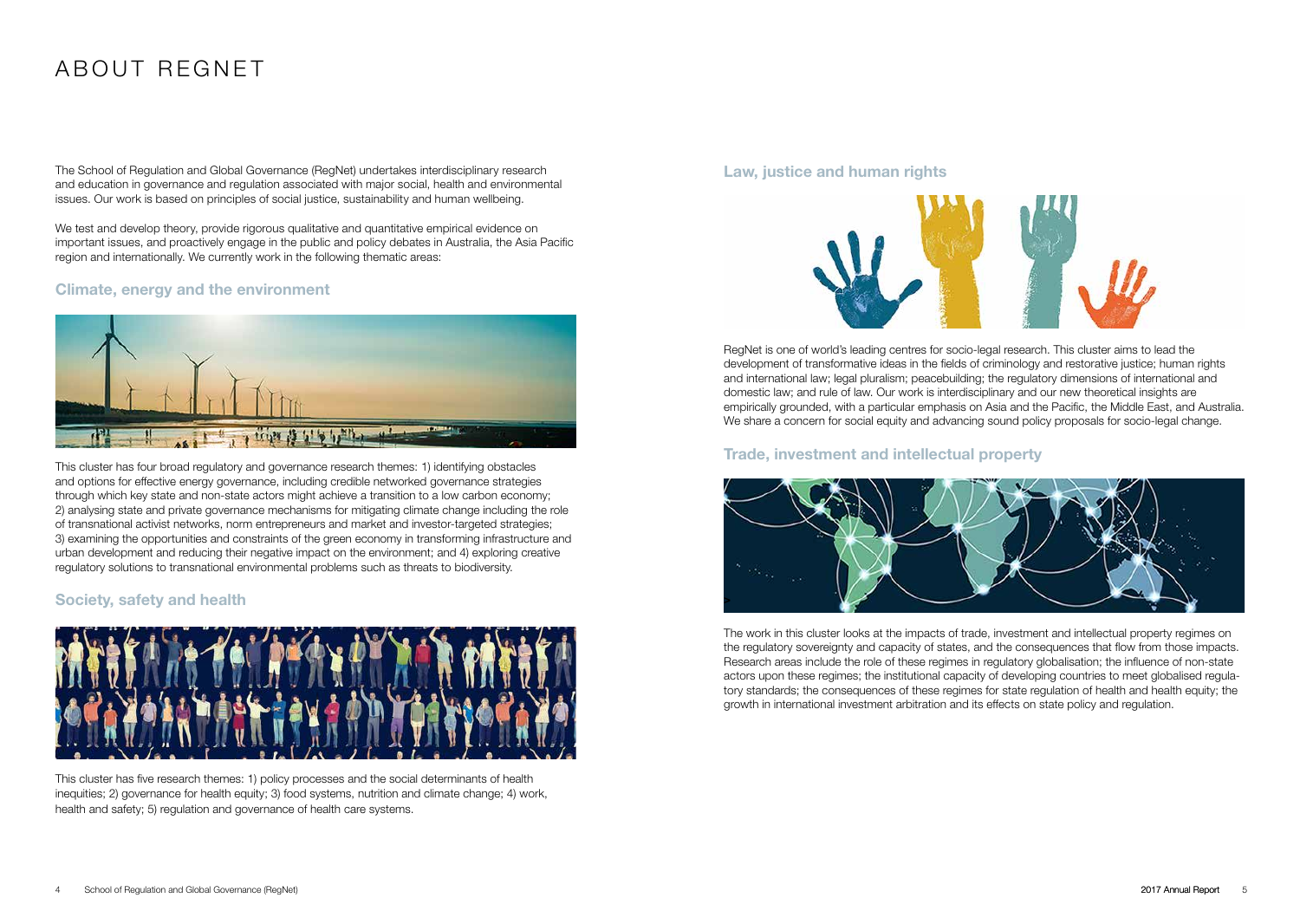### YEAR IN REVIEW



#### Research

[In 2017, RegNet published its new book](https://press.anu.edu.au/publications/regulatory-theory/download)  *[Regulatory theory: Foundations and applications](https://press.anu.edu.au/publications/regulatory-theory/download)*  [\(ANU Press\). It introduces the central issues of](https://press.anu.edu.au/publications/regulatory-theory/download)  [regulatory theory in an accessible way. The book](https://press.anu.edu.au/publications/regulatory-theory/download)  [is already making a real impact, with more than](https://press.anu.edu.au/publications/regulatory-theory/download)  [25,000 downloads from 148 countries in 2017.](https://press.anu.edu.au/publications/regulatory-theory/download) 

This year saw the continuation of our exciting collaborative projects with the Department of Foreign Affairs and Trade (DFAT) o[n law and](http://regnet.anu.edu.au/research/research-projects/details/6637/philippines-project)  [justice in the Philippines,](http://regnet.anu.edu.au/research/research-projects/details/6637/philippines-project) and overcoming sorcery [accusation related violence in Papua New](http://regnet.anu.edu.au/research/research-projects/details/6589/improving-impact-state-and-non-state-interventions)  [Guinea. W](http://regnet.anu.edu.au/research/research-projects/details/6589/improving-impact-state-and-non-state-interventions)e also commenced a new project with DFAT on negotiating and reforming investment treaties in the Asia Pacific region.

2017 was another successful year for winning research grants. Major grants included two ARC DECRA awards, two ARC Discovery Awards, and one ANU Futures Scheme Award.

#### Looking forward to 2018

RegNet is driven by interdisciplinarity. In 2018 we look forward to forging new ideas and research collaborations inspired by our new colleagues and partners. We will also welcome an unprecedented number of students into our community, many of whom join us as established practitioners.

We are excited about another year of our vibrant visiting scholars program, which brings in enviable expertise from renowned universities, governments and NGOs all over the world.

#### **Education**

[Our graduating PhD scholar this year is our](http://regnet.anu.edu.au/news-events/news/6891/international-law-international)  [colleague, Associate Professor Anthea Roberts,](http://regnet.anu.edu.au/news-events/news/6891/international-law-international)  [whose thesis was acclaimed by her examiners](http://regnet.anu.edu.au/news-events/news/6891/international-law-international)  [and reviewers and is now published as](http://regnet.anu.edu.au/news-events/news/6891/international-law-international) *Is [International Law International?](http://regnet.anu.edu.au/news-events/news/6891/international-law-international)* (Oxford University [Press, 2017\).](http://regnet.anu.edu.au/news-events/news/6891/international-law-international) 

[Three of our PhD students won Endeavour](http://regnet.anu.edu.au/news-events/news/7004/regnet-phd-students-are-high-fliers-scholarship-awards)  [scholarships from the Australian Government to](http://regnet.anu.edu.au/news-events/news/7004/regnet-phd-students-are-high-fliers-scholarship-awards)  [undertake study and research abroad.](http://regnet.anu.edu.au/news-events/news/7004/regnet-phd-students-are-high-fliers-scholarship-awards)

#### Looking forward to 2018

2018 marks the beginning of RegNet's new Master degree programs.

[We are delighted to launch the Master of](http://regnet.anu.edu.au/study/master-criminology-justice-regulation)  [Criminology, Justice and Regulation, which aims](http://regnet.anu.edu.au/study/master-criminology-justice-regulation)  [to be a world-leading program with an Asia](http://regnet.anu.edu.au/study/master-criminology-justice-regulation)  [Pacific focus. It draws on the pioneering work](http://regnet.anu.edu.au/study/master-criminology-justice-regulation)  [of RegNet scholars in criminology, cyber crime,](http://regnet.anu.edu.au/study/master-criminology-justice-regulation)  [restorative justice, conflict, peacebuilding and](http://regnet.anu.edu.au/study/master-criminology-justice-regulation)  [regulation.](http://regnet.anu.edu.au/study/master-criminology-justice-regulation)

[Our second new degree is the Master of Public](http://regnet.anu.edu.au/study/master-public-policy-regulation)  [Policy in Regulation, offered in collaboration with](http://regnet.anu.edu.au/study/master-public-policy-regulation)  [the Crawford School of Public Policy. This degree](http://regnet.anu.edu.au/study/master-public-policy-regulation)  [focuses on national and international regulation](http://regnet.anu.edu.au/study/master-public-policy-regulation)  [in areas including international investment law,](http://regnet.anu.edu.au/study/master-public-policy-regulation)  [trade policy, intellectual property rights, and](http://regnet.anu.edu.au/study/master-public-policy-regulation)  [health and health equity.](http://regnet.anu.edu.au/study/master-public-policy-regulation)

We look forward to welcoming all our new students, including a new cohort of four PhD students, two of whom are recipients of ANU scholarships.



#### Engagement

2017 provided another exciting program of events to showcase our research to external stakeholders and promote collaboration with policymakers and practitioners.

We collaborated with DFAT to launch the [Law and Justice Development Community of](http://regnet.anu.edu.au/research/research-projects/details/6757/law-and-justice-development-community-practice)  [Practice to bring together practitioners engaged](http://regnet.anu.edu.au/research/research-projects/details/6757/law-and-justice-development-community-practice)  [in regional and international law and justice](http://regnet.anu.edu.au/research/research-projects/details/6757/law-and-justice-development-community-practice)  [initiatives across Australia.](http://regnet.anu.edu.au/research/research-projects/details/6757/law-and-justice-development-community-practice) 

[We were joined by over 100 people to launch the](http://regnet.anu.edu.au/news-events/events/6774/21st-century-regulation-and-governance-challenges)  RegNet book *[Regulatory theory: Foundations](http://regnet.anu.edu.au/news-events/events/6774/21st-century-regulation-and-governance-challenges)  and applications,* [including many representatives](http://regnet.anu.edu.au/news-events/events/6774/21st-century-regulation-and-governance-challenges)  [of regulatory agencies, Federal and State](http://regnet.anu.edu.au/news-events/events/6774/21st-century-regulation-and-governance-challenges)  [governments.](http://regnet.anu.edu.au/news-events/events/6774/21st-century-regulation-and-governance-challenges) 

[Continuing from the inaugural RegNet](http://regnet.anu.edu.au/news-events/events/6942/governance-and-power-fear)  [Conversations series from last year, this year](http://regnet.anu.edu.au/news-events/events/6942/governance-and-power-fear)  [RegNet hosted four panels on fear and its use](http://regnet.anu.edu.au/news-events/events/6942/governance-and-power-fear)  [and abuse in regulation.](http://regnet.anu.edu.au/news-events/events/6942/governance-and-power-fear)

We were delighted that Christian Downie was awarded the Vice Chancellor's Media Award for Improving the Quality of Public Debate, and Anthea Roberts became a DFAT Legal Fellow.

#### Looking forward to 2018

We have an exciting program of events scheduled for 2018. [Sign up to our mailing list t](http://regnet.anu.edu.au/about-us/join-our-mailing-list)o be the first to hear about upcoming events and the latest news and research.

Get in touch if you would like some expert advice or to propose a research or policy collaboration.

In 2017 we welcomed [Ashley Schram](http://regnet.anu.edu.au/our-people/academic/ashley-schram) as a Research Fellow and Convenor of the new Master of Public Policy in Regulation, RegNet alumnus [Christian Downie](http://regnet.anu.edu.au/our-people/academic/christian-downie) as a Fellow and Higher Degree Research Convenor, and [Belinda](http://regnet.anu.edu.au/our-people/academic/belinda-townsend)  [Townsend](http://regnet.anu.edu.au/our-people/academic/belinda-townsend) as a Research Fellow.

We were pleased to welcome [Virginia Marshall a](http://regnet.anu.edu.au/our-people/academic/virginia-marshall)s the first scholar to be appointed under the ANU Indigenous Australian Postdoctoral Fellowships Program, and we were delighted to welcome [Matthew Hoffman as Honorary Professor.](http://regnet.anu.edu.au/our-people/academic/matthew-hoffmann)

In mid-2017, long-standing RegNetter [Peter](http://regnet.anu.edu.au/our-people/academic/peter-drahos)  [Drahos](http://regnet.anu.edu.au/our-people/academic/peter-drahos) left with a bang after launching the landmark RegNet book *Regulatory Theory* which he edited. We are delighted to continue our relationship with him as an Emeritus Professor.

Last but not least, we were thrilled to welcome the [Cybercrime Observatory and its researchers](http://regnet.anu.edu.au/research/centres/cybercrime-observatory)  to the corridors of RegNet. [Roderic Broadhurst,](http://regnet.anu.edu.au/our-people/academic/roderic-broadhurst)  [Professor of Criminology, joined us to lead the](http://regnet.anu.edu.au/our-people/academic/roderic-broadhurst)  [new team as Director of the Observatory.](http://regnet.anu.edu.au/our-people/academic/roderic-broadhurst) 

#### Looking forward to 2018

In 2018 we will be appointing a new Professor as well as a criminologist to teach into and convene our Master of Criminology, Justice and Regulation.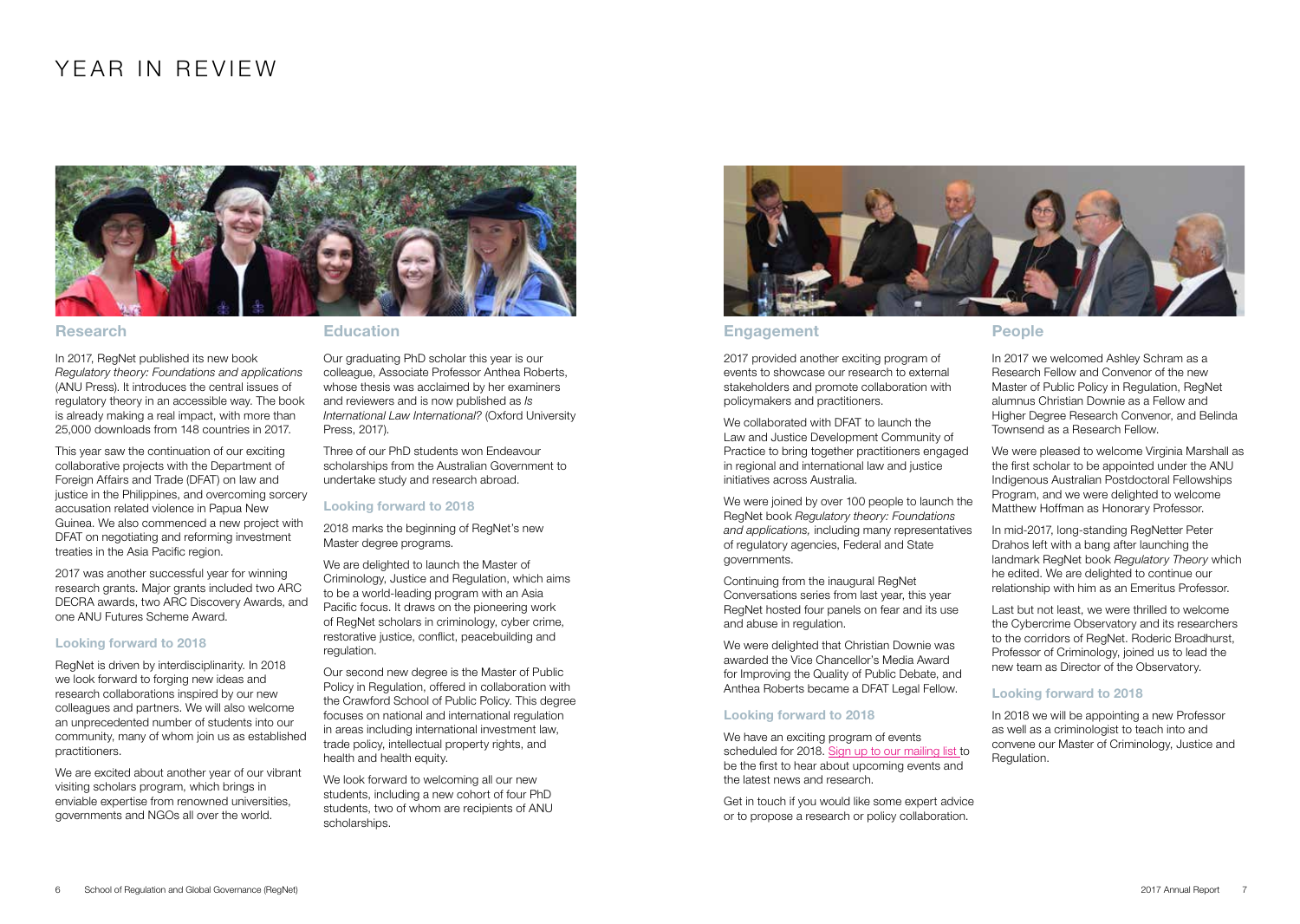## RESEARCH **LAW, JUSTICE AND HUMAN RIGHTS**

FEATURED PROJECT



### [The Philippines Project](http://regnet.anu.edu.au/research/research-projects/details/6637/philippines-project)

**Director:** [Dr Imelda Deinla](http://regnet.anu.edu.au/research/research-projects/details/6637/philippines-project)

Funding body[: Department of Foreign Affairs and Trade](http://regnet.anu.edu.au/research/research-projects/details/6637/philippines-project)

[The Philippines project is a policy-engaged initiative to stimulate research collaboration between](http://regnet.anu.edu.au/research/research-projects/details/6637/philippines-project)  [academics and policymakers on the Philippines.](http://regnet.anu.edu.au/research/research-projects/details/6637/philippines-project) 

[The project aims to support studies that provide salient policy input to economic, political and](http://regnet.anu.edu.au/research/research-projects/details/6637/philippines-project)  [governance challenges in the Philippines.](http://regnet.anu.edu.au/research/research-projects/details/6637/philippines-project) 

[It also endeavours to provide a venue among scholars and practitioners for mutual learning and to](http://regnet.anu.edu.au/research/research-projects/details/6637/philippines-project)  [share experiences, by:](http://regnet.anu.edu.au/research/research-projects/details/6637/philippines-project)

- [building strong bilateral linkages between Australian and Filipino researchers and officials](http://regnet.anu.edu.au/research/research-projects/details/6637/philippines-project)
- [fostering policy dialogue between the Philippines and Australia](http://regnet.anu.edu.au/research/research-projects/details/6637/philippines-project)
- [supporting innovative research on inclusive economic growth, trade, politics, and governance in](http://regnet.anu.edu.au/research/research-projects/details/6637/philippines-project)  [the Philippines](http://regnet.anu.edu.au/research/research-projects/details/6637/philippines-project)

Imelda Deinla, *DevPolicy Blog*, 20 Sep – [Rebuilding education and peace in Mindanao](http://www.devpolicy.org/rebuilding-education-peace-mindanao-20170920/)

Imelda Deinla and Rory MacNeil, *The Diplomat*, 24 August - [What is Australia's stake](https://thediplomat.com/2017/08/what-is-australias-stake-in-philippine-chaos/)  [in Philippine chaos?](https://thediplomat.com/2017/08/what-is-australias-stake-in-philippine-chaos/)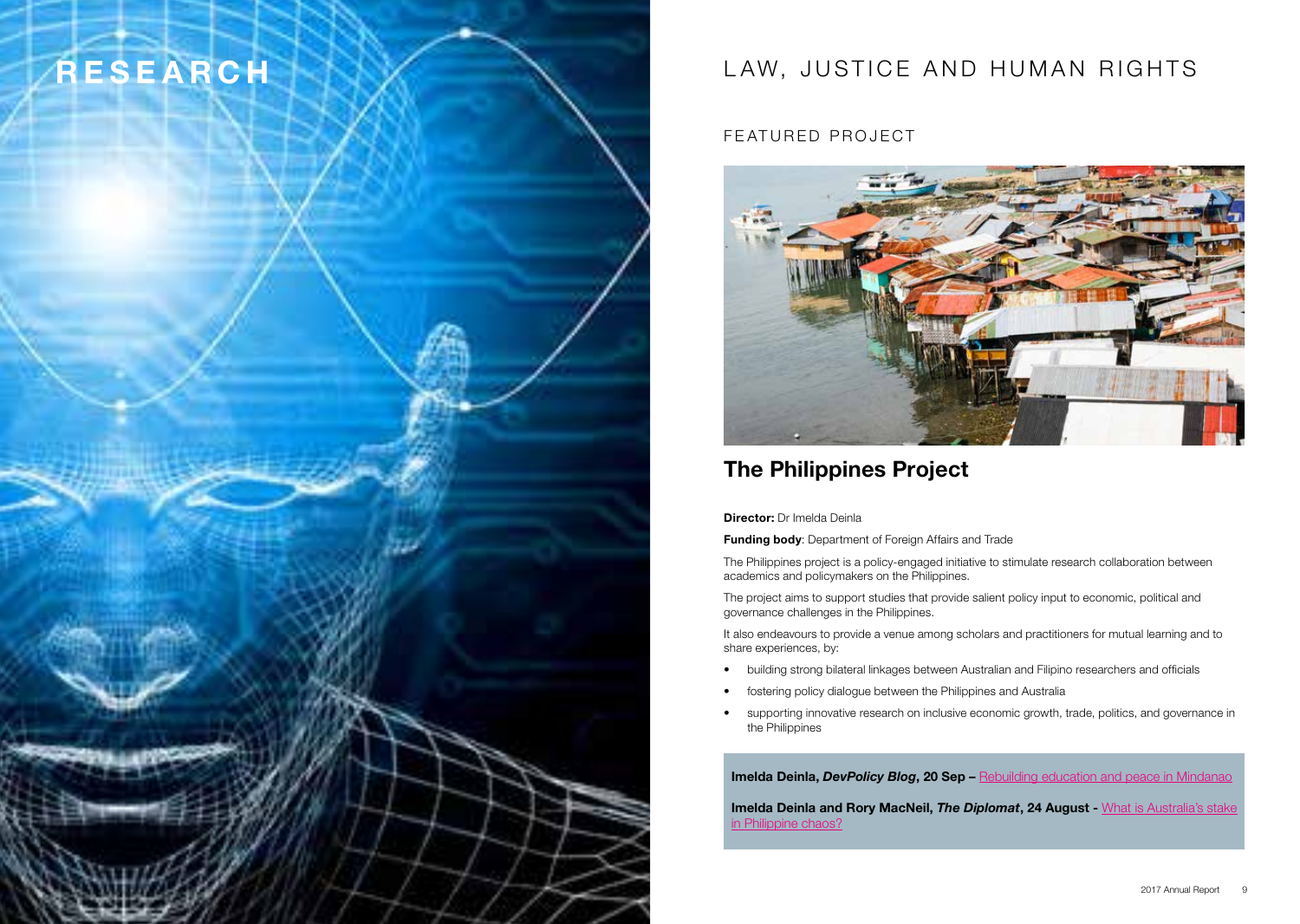### SOCIETY, SAFETY AND HEALTH

### FEATURED PROJECT



### [NHMRC Centre for Research Excellence in the](http://regnet.anu.edu.au/research/centres/nhmrc-centre-research-excellence-social-determinants-health-equity)  [Social Determinants of Health Equity](http://regnet.anu.edu.au/research/centres/nhmrc-centre-research-excellence-social-determinants-health-equity)

**Director:** Professor Sharon Friel Researchers: Dr [Ashley Schram, Dr Belinda Townsend](http://regnet.anu.edu.au/research/centres/nhmrc-centre-research-excellence-social-determinants-health-equity)

**Funding body:** National Health and Medical Research Council

Key partners: [Flinders University, University of Ottawa, University of Sydney, University College](http://regnet.anu.edu.au/research/centres/nhmrc-centre-research-excellence-social-determinants-health-equity)  [London, University of Oxford, Simon Fraser University and University of New South Wales.](http://regnet.anu.edu.au/research/centres/nhmrc-centre-research-excellence-social-determinants-health-equity)

[Many Australians will live shorter lives than others not because of their genetics or the lifestyle choices](http://regnet.anu.edu.au/research/centres/nhmrc-centre-research-excellence-social-determinants-health-equity)  [they make but rather because of the conditions in which they live and the opportunities they have to](http://regnet.anu.edu.au/research/centres/nhmrc-centre-research-excellence-social-determinants-health-equity)  [lead a healthy life. There is increasing concern among politicians, policy makers and the Australian](http://regnet.anu.edu.au/research/centres/nhmrc-centre-research-excellence-social-determinants-health-equity)  [public about the growing financial, social and health inequities in a country that prides itself on having](http://regnet.anu.edu.au/research/centres/nhmrc-centre-research-excellence-social-determinants-health-equity)  [a 'fair go'.](http://regnet.anu.edu.au/research/centres/nhmrc-centre-research-excellence-social-determinants-health-equity)

[The goal of the Centre is to provide evidence on how to navigate political and policy processes more](http://regnet.anu.edu.au/research/centres/nhmrc-centre-research-excellence-social-determinants-health-equity)  [effectively in order to operationalise the social determinants of health and health inequity. It will do this](http://regnet.anu.edu.au/research/centres/nhmrc-centre-research-excellence-social-determinants-health-equity)  [in four thematic areas: macroeconomics and infrastructure, land use and urban environments, health](http://regnet.anu.edu.au/research/centres/nhmrc-centre-research-excellence-social-determinants-health-equity)  [systems, and Aboriginal people.](http://regnet.anu.edu.au/research/centres/nhmrc-centre-research-excellence-social-determinants-health-equity)

#### Schram A, Baum F, Fisher M, Harris P, Friel S, Freeman T, *The Conversation*, 21 **June** - [The NBN and Australia's digital divide](https://theconversation.com/three-charts-on-the-nbn-and-australias-digital-divide-78911)

**Baum F, Friel S,** *BMJ Open* - Politics, policies and processes: a multidisciplinary and [multi-methods research program on policies on the social determinants of health inequity](http://bmjopen.bmj.com/content/7/12/e017772.citation-tools)  [in Australia](http://bmjopen.bmj.com/content/7/12/e017772.citation-tools)

### CLIMATE, ENERGY AND THE ENVIRONMENT

### FEATURED PROJECT



### Regulation and governance for the sustainable management of non-urban groundwater

**Principal researcher: Dr Darren Sinclair** 

**Funding body:** Australian Research Council

This project examines the successes and failures of groundwater regulation and governance in Australia and California.

It provides practical options to reshape and enhance groundwater regulation and governance through complementary combinations of policy instruments within the context of a market-based approach used within Australia.

This will enhance our ability to sustainably manage groundwater into the future, both within existing and new agricultural regions.

Darren Sinclair, *ABC AM Radio*, 17 May – Urgent need to rethink national water law [and governance](http://regnet.anu.edu.au/news-events/news/6776/urgent-need-rethink-national-water-law-and-governance)

Darren Sinclair et al, 17 Apr - Submission to the Productivity Commission's inquiry into [the reform of Australia's water resources sector](http://regnet.anu.edu.au/research/publications/6762/reform-australian-water-resources-sector)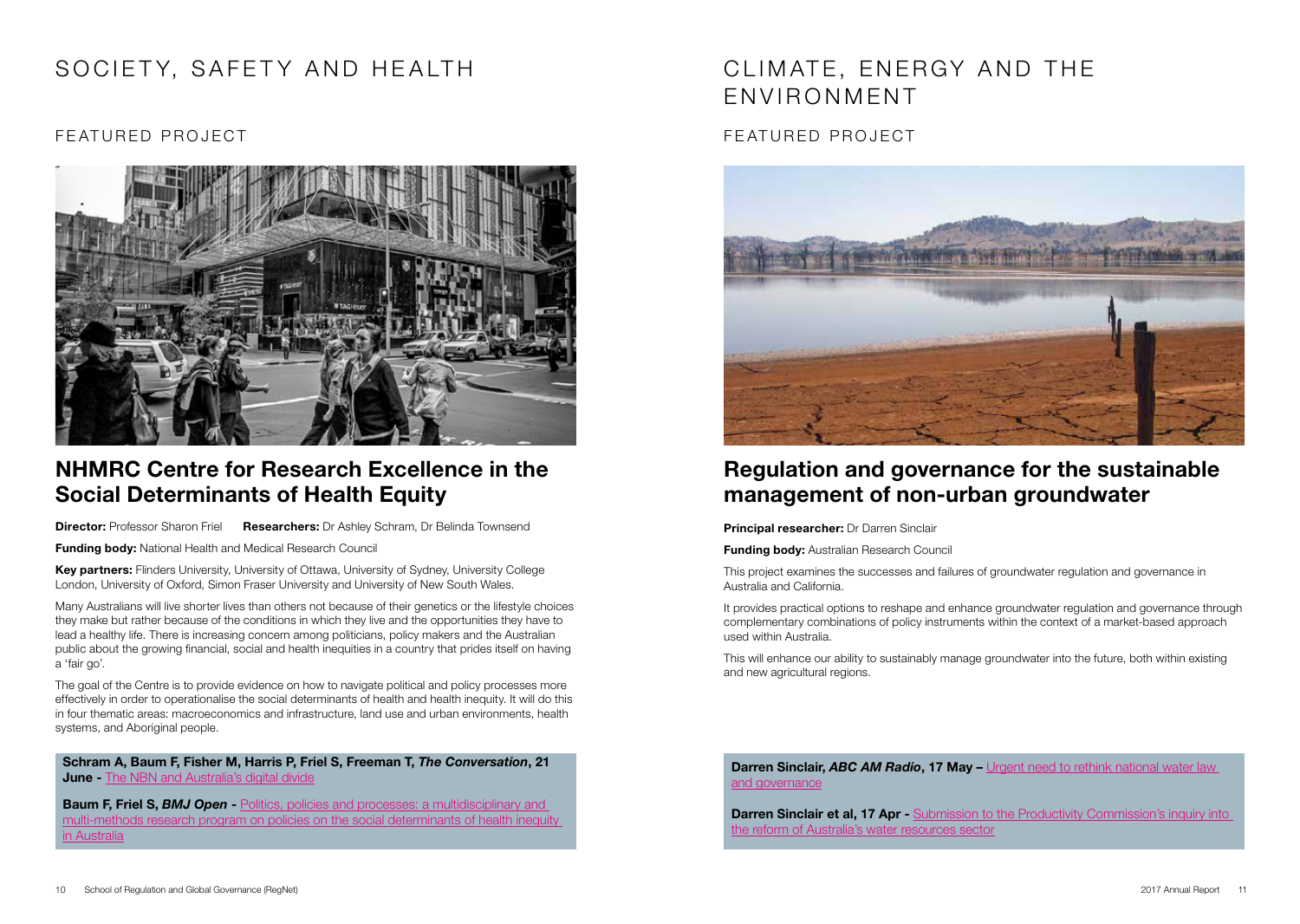### TRADE, INVESTMENT AND INTELLECTUAL PROPERTY

### FEATURED PROJECT



### [Reframing the investment treaty system](http://regnet.anu.edu.au/research/research-projects/details/6452/reframing-investment-treaty-system)

#### **[Principal researcher:](http://regnet.anu.edu.au/research/research-projects/details/6452/reframing-investment-treaty-system)** Dr Anthea Roberts

[When Philip Morris brought an international arbitral claim against Australia challenging the Tobacco](http://regnet.anu.edu.au/research/research-projects/details/6452/reframing-investment-treaty-system)  [Plain Packaging Act, most Australians had not heard of investment treaties or investment treaty](http://regnet.anu.edu.au/research/research-projects/details/6452/reframing-investment-treaty-system)  [arbitration.](http://regnet.anu.edu.au/research/research-projects/details/6452/reframing-investment-treaty-system) 

[However, this claim was based on a bilateral investment treaty between Australia and Hong Kong](http://regnet.anu.edu.au/research/research-projects/details/6452/reframing-investment-treaty-system)  [that is not unique. In fact, there are more than 3,500 Bilateral Investment Treaties and Free Trade](http://regnet.anu.edu.au/research/research-projects/details/6452/reframing-investment-treaty-system)  [Agreements with investment chapters in existence throughout the world.](http://regnet.anu.edu.au/research/research-projects/details/6452/reframing-investment-treaty-system) 

[Investment protection is also a key feature of many of the new mega-regional trade agreements that](http://regnet.anu.edu.au/research/research-projects/details/6452/reframing-investment-treaty-system)  [are being negotiated, including the TPP, RCEP and TTIP.](http://regnet.anu.edu.au/research/research-projects/details/6452/reframing-investment-treaty-system) 

[A key element of this project is to examine mechanisms within existing and future investment treaties](http://regnet.anu.edu.au/research/research-projects/details/6452/reframing-investment-treaty-system)  [and public international law that permit states to re-engage with the investment treaty system in order](http://regnet.anu.edu.au/research/research-projects/details/6452/reframing-investment-treaty-system)  [to better protect their interpretive rights as treaty parties and their regulatory autonomy as host states.](http://regnet.anu.edu.au/research/research-projects/details/6452/reframing-investment-treaty-system)

Anthea Roberts, **EJIL: Talk!, 15 June** – The shifting landscape of investor-state [arbitration](https://www.ejiltalk.org/the-shifting-landscape-of-investor-state-arbitration-loyalists-reformists-revolutionaries-and-undecideds/)

Anthea Roberts, **EJIL: Talk!, 19 May** - [A turning of the tide against Investor-State Dis](http://regnet.anu.edu.au/news-events/news/6809/turning-tide-against-investor-state-dispute-settlement)[pute Settlement?](http://regnet.anu.edu.au/news-events/news/6809/turning-tide-against-investor-state-dispute-settlement)

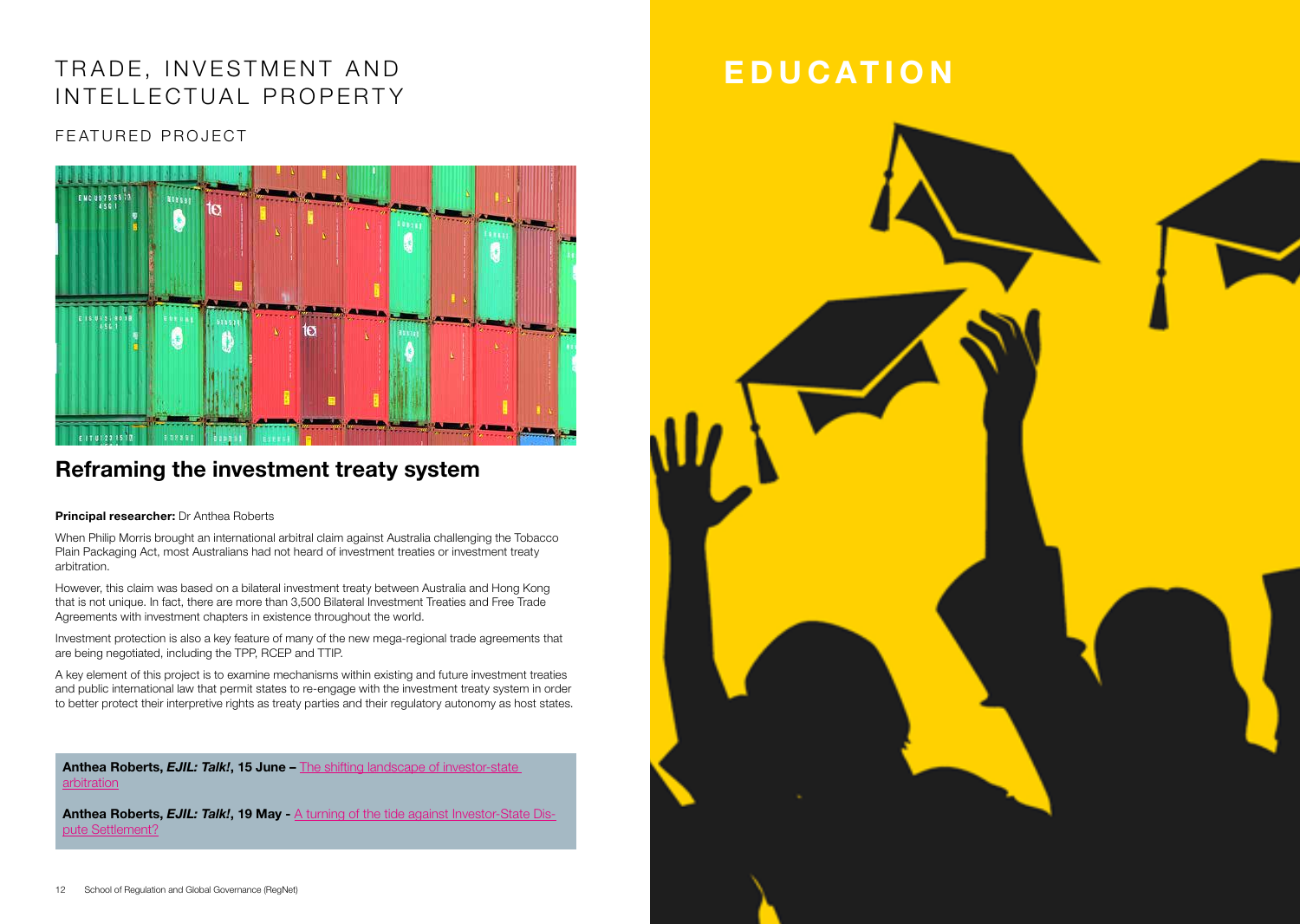### EDUCATION

### PROGRAMS OFFERED IN 2018



[Master of Criminology, Justice and](http://regnet.anu.edu.au/study/master-criminology-justice-regulation-advanced)  [Regulation \(Advanced\)](http://regnet.anu.edu.au/study/master-criminology-justice-regulation-advanced)



This unique Masters degree by coursework applies regulation and governance insights to combat criminal threats to economic well-being, social equity and cohesion, environmental sustainability and national security.

The program is distinguished by its interdisciplinary outlook, Asia Pacific orientation, stimulating curriculum, master classes with distinguished practitioners, internships, global networks and multiple career pathways.

The research thesis at the core of the Advanced program is an opportunity to carry out an extended piece of independent, supervised research that has salience for your professional career, or that can be a pathway to the RegNet PhD.

The program is designed to lead into, or progress, careers in regulatory policy and the management of illegal activity in Australia and the Asia Pacific region in organisations such as: Commonwealth Attorney-General's Department; Australian Federal Police; state justice departments; policy units in government; state policing and corrections; NGOs delivering law and justice reforms in development; international organisations tasked with peacekeeping and peacebuilding.

The development and implementation of public policy involves a complex mix of different actors, institutions and regulatory tools. Policy is often simultaneously domestic and global; an international trade agreement ratified in Geneva can affect the business model of local farmers in Tasmania or the health of consumers in Jakarta.

This program explores a range of regulatory approaches that stakeholders at the national and international levels use to pursue domestic and international agendas. You will have the opportunity to explore topical issues in regulation including trade and investment, intellectual property, restorative justice and health inequity.

#### [Master of Philosophy](http://regnet.anu.edu.au/study/master-philosophy)



An MPhil can be a pathway to the RegNet PhD, or it can be an opportunity to apply regulation and governance insights to explore a problem that interests you in the fields of social justice, sustainability and wellbeing.

The program takes between one and two years of full-time research to complete. It can also be completed as a part-time degree. This award is delivered principally on the basis of a research thesis comprising of original written work, most typically limited to 60,000 words.



In our doctoral program you will apply regulation and governance insights to to solve critical problems that enhance the world's social justice, sustainability and wellbeing.

What sets us apart from other PhD programs internationally?

- An interdisciplinary outlook
- An Asia Pacific orientation
- Educational excellence and world-class supervisors
- Global networks of visitors, associates and practitioners
- Multiple career pathways
- **Collegiality**

### [Master of Public Policy in Regulation](http://regnet.anu.edu.au/study/master-public-policy-regulation)

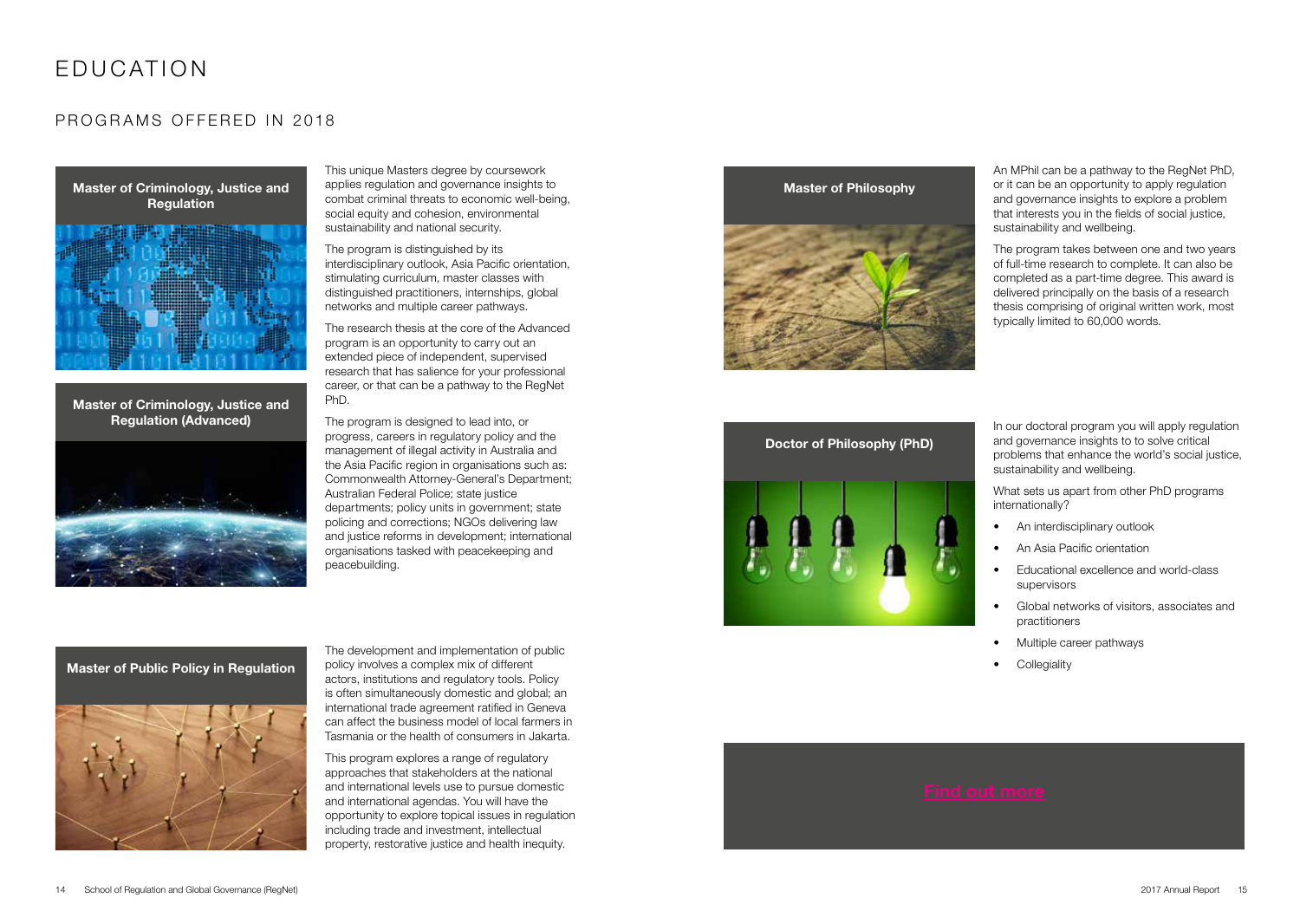### ALUMNA PROFILE

T



### Suzanne Akila

#### Program studied at RegNet: PhD

Current job role: Assistant Director, International Legal Branch, Australian Department of Foreign Affairs and Trade

Year of graduation: 2016

Completing a PhD at RegNet was a stimulating, challenging and fulfilling experience. As an interdisciplinary school, RegNet offered an opportunity to engage with a range of disciplines and methods. Going beyond my field of law enriched my research and enabled me to test ideas in a much more holistic and robust way with people of different scholarly backgrounds. The RegNet environment was one of equality, where students were a genuine part of the research community. Another strength of the RegNet PhD was the training in methods and methodology which allowed students within the school to engage substantively in research ideas, build their research toolkit and make friends and connections.

I joined the PhD programme as a government practitioner as one of the inaugural scholars in the Sir Roland Wilson Foundation. This scholarship selects high-performing public servants to complete PhD research in areas of enduring national interest. Completing a PhD at RegNet gave me the opportunity to build expertise in a neglected area of international law and foreign policy, as well as develop wonderful personal and professional relationships across the ANU. My PhD looked at participation and the protection of citizens abroad in international law. After submitting my thesis in 2015, I returned to the Public Service in my current role as Assistant Director in the International Legal Branch at the Department of Foreign Affairs and Trade (DFAT).

This role involves providing advice to government on the development, practice and application of international law. It sits at the intersection of law, international relations policy and politics. I advise on a range of issues, including military operations, consular law and policy, international humanitarian law, treaty law and practice, cyber issues, and international security. DFAT recently launched the Diplomatic Academy, which I have also been involved in. I have been responsible for developing courses, as well as running roundtables, seminars and co-hosting guest speakers with the ANU.

# ENGAGEMENT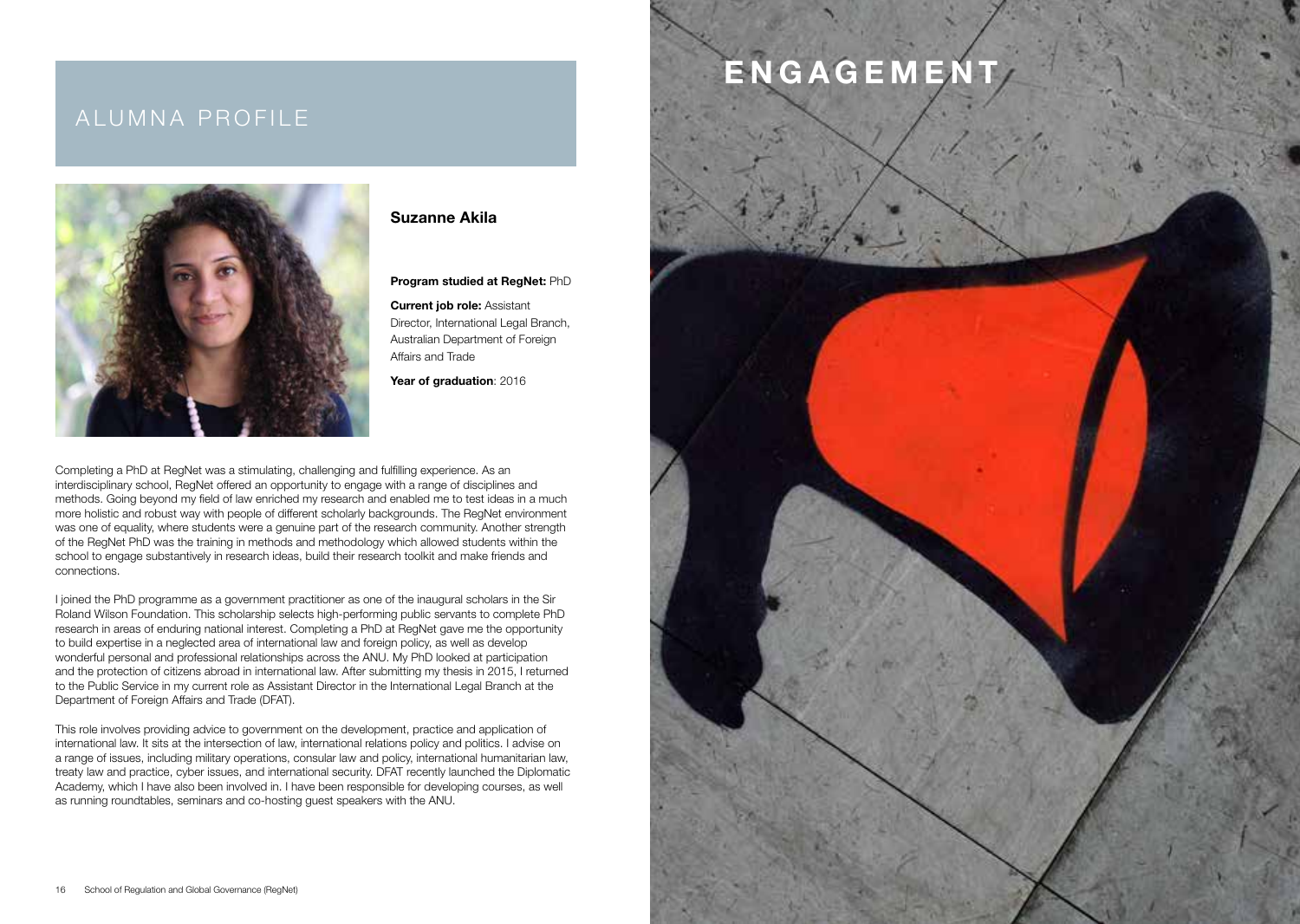### ENGAGEMENT ACTIVITIES

### GOVERNMENT AND PRACTITIONERS



40 interviews, press comments or radio shows



34 opinion pieces



67 blogs or other online articles



58 policy/ practitioner meetings or presentations



60 policy submissions or commissioned policy research reports



128 people joined our network of academics and practitioners



8 collaborative research projects co-designed with government departments or agencies

157 academic presentations





Australia)

21 current

research projects around the world (with focus or impact outside



RegNet researchers work on policy relevant projects in the Asia Pacific region and beyond. In Australia, our research currently spans the following commonwealth portfolios and their equivalents at the state and local level:

| Attorney-General                | Home Affairs (immigration and border protection) |
|---------------------------------|--------------------------------------------------|
| Agriculture and Water Resources | Industry, Innovation and Science                 |
| Education and Training          | Infrastructure and Regional Development          |
| Environment and Energy          | Jobs and Small Businesses                        |
| Foreign Affairs and Trade       | Social Services                                  |
| Health                          | Treasury                                         |

### Government and practitioner visitors in 2017

 Dr Eliza Ahmed (Clinical Psychologist, Canberra) Mr Richard Braddock (Lexbridge Lawyers) Ms Amy Ferguson & Ms Sarah Ward (Foundation for Alcohol Research and Education) Dr Nathan Harris (Clinical Psychologist, Canberra) Mr Nick Helm (Clifford Chance law firm, Australia) Dr Seung-Hun Hong (Embassy of the Republic of Korea, Canberra) Dr Jenny Job (Director of Research and Evaluation, Safe Work Australia) Prof Paul Kelly (Chief Health Officer, ACT Government Health Directorate) Mr Sam Koim (senior legal investigator and policy maker, Papua New Guinea) Dr Michael McKenzie (Department of Foreign Affairs and Trade) Dr Louise Rawlings (Director, Safety Net & Award Policy, Australian Department of Employment) Dr Helene Shin (Department of Social Services) Mr Julian Slater (Assistant Commissioner, Australian Federal Police) Dr Philippa Smales (Australian Council for International Development)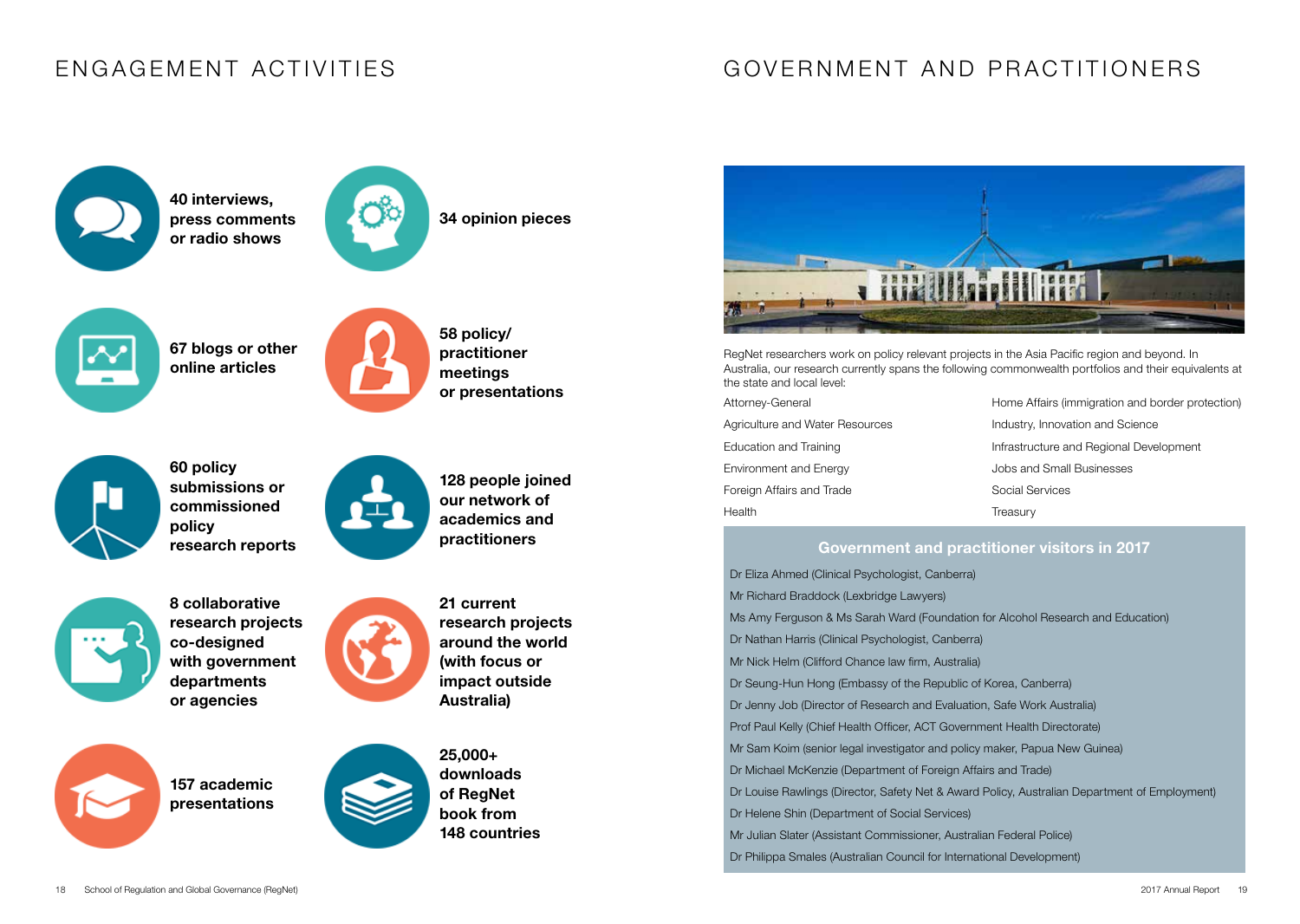## EVENTS

### 21<sup>ST</sup> CENTURY REGULATION AND GOVERNANCE CHALLENGES



In June we were joined by over 100 people to launch the RegNet book *Regulatory theory: Foundations and applications*, including many representatives of regulatory agencies, ACT Government and Federal Government. As part of the event, ABC Radio National recorded a panel discussion on campus featuring several RegNet academics, plus Allan Asher, Former Chair of ACCC, and H.E. Anote Tong, Former President of Kiribati.

RegNet's new book establishes the foundations and applications of the RegNet approach to studying regulation and governance, based on principles of social justice, environmental sustainability and human wellbeing.

[Download the book for free](https://press.anu.edu.au/publications/regulatory-theory/download)

### Podcasts:

(available online)



[Regulating for the Public Good](http://regnet.anu.edu.au/news-events/podcasts/audio/6842/regulating-public-good-abc-radio-national-big-ideas-episode-recorded) ABC Radio National 'Big Ideas' discussion panel



[When companies sue states](http://regnet.anu.edu.au/news-events/podcasts/audio/6817/when-companies-sue-states-reforming-international-investment-treaty) Anthea Roberts

[The globalisation of regulation](http://regnet.anu.edu.au/news-events/podcasts/audio/6816/globalisation-regulation-christian-downie) Christian Downie



[Control, threat and deterrence](http://regnet.anu.edu.au/news-events/podcasts/audio/6804/control-threat-and-deterrence-john-braithwaite) John Braithwaite



[Regulation and human rights](http://regnet.anu.edu.au/news-events/podcasts/audio/6814/how-can-regulatory-theory-strengthen-international-human-rights-law) Hilary Charlesworth







[Reflections from the Pacific](http://regnet.anu.edu.au/news-events/podcasts/audio/6820/reflections-pacific-he-anote-tong-former-president-kiribati)

[Reducing recidivism through](http://regnet.anu.edu.au/news-events/podcasts/audio/6815/reducing-recidivism-through-restorative-justice-miranda-forsyth)  [restorative justice](http://regnet.anu.edu.au/news-events/podcasts/audio/6815/reducing-recidivism-through-restorative-justice-miranda-forsyth) Miranda Forsyth

[Political, commercial and](http://regnet.anu.edu.au/news-events/podcasts/audio/6819/political-commercial-and-economic-drivers-health-sharon-friel)  [economic drivers of health](http://regnet.anu.edu.au/news-events/podcasts/audio/6819/political-commercial-and-economic-drivers-health-sharon-friel) Sharon Friel

H.E. Anote Tong, Former President of Kiribati

### GOVERNANCE AND THE POWER OF FEAR



This series, which took place over four weeks in Nov-Dec, brought together regulatory scholars and practitioners to explore the positive and negative manifestations of fear and reflect on the strengths and weaknesses of a range of regulatory and governance approaches.

Each speaker also contributed a blog, all of which are available to read on our website.

### Panels and blogs:

#### 1. Fear in a rapidly changing world

Fear as an enabler and disabler of behavioural and social change

- **Valerie Braithwaite** [Pathways to managing regulatory fear](http://regnet.anu.edu.au/news-events/news/7015/pathways-managing-regulatory-fear)
- **Ibi Losoncz** [Migration and fear:](http://regnet.anu.edu.au/news-events/news/7006/migration-and-fear-should-governments-regulate-values-and-identities) Should governments regulate the values and identities of immigrants?
- Miranda Forsyth [Pathways through fear: regulating sorcery accusation related violence](http://regnet.anu.edu.au/news-events/news/6996/pathways-through-fear-regulating-sorcery-accusation-related-violence)

• Rod Broadhurst [Measuring Fear](http://regnet.anu.edu.au/news-events/news/7021/measuring-fear)

#### 2. Fear not, Papa is here

How fear is exploited by authoritarianism and paternalism

- Chris Houston Authoritarianism before and after the 15 July 2016 coup in Turkey
- **Jon Altman** [Behavioural neoliberalism in the Australian outback:](http://regnet.anu.edu.au/news-events/news/7025/behavioural-neoliberalism-australian-outback-quest-alter-indigenous) The quest to alter Indigenous subjectivity
- Imelda Deinla [Duterte and the insecurity of the Philippine middle class](http://regnet.anu.edu.au/news-events/news/7036/duterte-and-insecurity-philippine-middle-class)

#### 3. Misplaced and misused fear

How fear has been misused and misplaced to justify either regulation or inaction

• Jeremy Youde Coughs that kill! Fear and global health

• Adam Henschke [Fear, cyberspace and public policy - or, why I'm afraid of toothpaste](http://regnet.anu.edu.au/news-events/news/7037/fear-cyberspace-and-public-policy-–-or-why-i’m-afraid-toothpaste)

- Kate Henne [Fear and social assistance: How wider social anxieties give way to personified fears](http://regnet.anu.edu.au/news-events/news/7043/fear-and-social-assistance-how-wider-social-anxieties-give-way-personified)
- 4. Fear, fearlessness and environmental activism

The role of emotions in galvanising or inhibiting community action

- Neil Gunningham [Fear, fearlessness and environmental activism](http://regnet.anu.edu.au/news-events/news/7042/fear-fearlessness-and-environmental-activism)
- Annie Kia [Beyond fear: Courage](http://regnet.anu.edu.au/news-events/news/7044/beyond-fear-courage)
- Hedda Ransan-Cooper [Novel alliances in a divided town: Coal Seam Gas and fear in Narrabri](http://regnet.anu.edu.au/news-events/news/7045/novel-alliances-divided-town-coal-seam-gas-and-fear-narrabri)